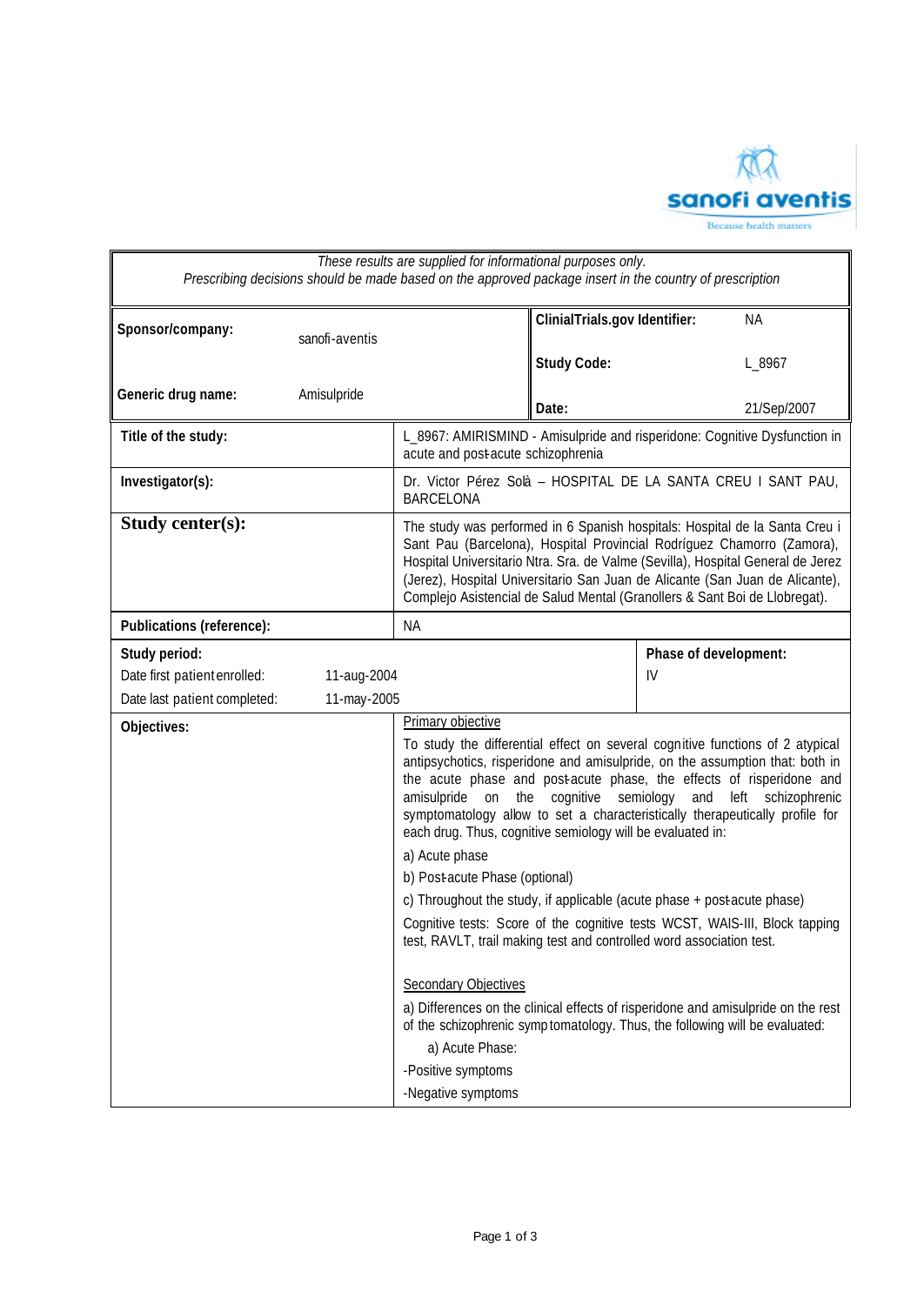|                                                                                                                       | -Affective symptoms                                                                                                                                                                                                                                                                                                                                                                                                                                                                                     |  |                               |             |
|-----------------------------------------------------------------------------------------------------------------------|---------------------------------------------------------------------------------------------------------------------------------------------------------------------------------------------------------------------------------------------------------------------------------------------------------------------------------------------------------------------------------------------------------------------------------------------------------------------------------------------------------|--|-------------------------------|-------------|
|                                                                                                                       | b) Post-acute Phase (optional)<br>-Positive symptoms<br>-Negative symptoms<br>-Affective symptoms                                                                                                                                                                                                                                                                                                                                                                                                       |  |                               |             |
|                                                                                                                       | c) Throughout the study, if applicable (acute phase + post acute phase)<br>-Positive symptoms<br>-Negative symptoms<br>-Affective symptoms                                                                                                                                                                                                                                                                                                                                                              |  |                               |             |
|                                                                                                                       | b) Tolerability profile of both drugs.                                                                                                                                                                                                                                                                                                                                                                                                                                                                  |  |                               |             |
| Methodology:                                                                                                          | Open, randomized with two parallel groups                                                                                                                                                                                                                                                                                                                                                                                                                                                               |  |                               |             |
| Number of patients                                                                                                    | Planned: 60                                                                                                                                                                                                                                                                                                                                                                                                                                                                                             |  | Randomized: 48                | Treated: 48 |
| Evaluated:                                                                                                            | <b>NA</b>                                                                                                                                                                                                                                                                                                                                                                                                                                                                                               |  | Safety: NA                    |             |
| Diagnosis and criteria for inclusion:                                                                                 | Hospitalized patients with schizophrenia (according to DSM-IV), in acute<br>phase, and optionally followed in an out-of-hospital basis, 18≤age≤65 years.<br>Women of childbearing potential must use an effective contraceptive method<br>during the study.                                                                                                                                                                                                                                             |  |                               |             |
| Investigational product:                                                                                              | Amisulpride                                                                                                                                                                                                                                                                                                                                                                                                                                                                                             |  |                               |             |
| Dose:                                                                                                                 | 400-800 mg                                                                                                                                                                                                                                                                                                                                                                                                                                                                                              |  |                               |             |
| Administration:                                                                                                       | Oral                                                                                                                                                                                                                                                                                                                                                                                                                                                                                                    |  |                               |             |
| Duration of treatment:<br>Acute phase: 1 month<br>a)<br>Post-acute phase: 2 more months<br>Total duration: 1-3 months |                                                                                                                                                                                                                                                                                                                                                                                                                                                                                                         |  | Duration of observation: None |             |
| Reference therapy:                                                                                                    | Risperidone                                                                                                                                                                                                                                                                                                                                                                                                                                                                                             |  |                               |             |
| Dose:                                                                                                                 | $3-6$ mg                                                                                                                                                                                                                                                                                                                                                                                                                                                                                                |  |                               |             |
| Administration:                                                                                                       | Oral                                                                                                                                                                                                                                                                                                                                                                                                                                                                                                    |  |                               |             |
| Criteria for evaluation:                                                                                              | The current report is an abbreviated report.<br>Since this study was prematurely stopped due to low inclusion rate, no<br>analysis was done.                                                                                                                                                                                                                                                                                                                                                            |  |                               |             |
| <b>Statistical methods:</b>                                                                                           | At first, it was planned to analyse the clinical and cognitive scales with the<br>corresponding parametric and non-parametric tests. In order to analyze the<br>change in total PANSS score from baseline to final observation, the lower<br>limit of the one-side 95% Confidence Interval was planned to be calculated.<br>The rest of the hypotheses was planned to be calculated on the assumption<br>of a two-sided 0.05.<br>Since this study was prematurely stopped due to low inclusion rate, no |  |                               |             |
|                                                                                                                       | analysis was done.                                                                                                                                                                                                                                                                                                                                                                                                                                                                                      |  |                               |             |